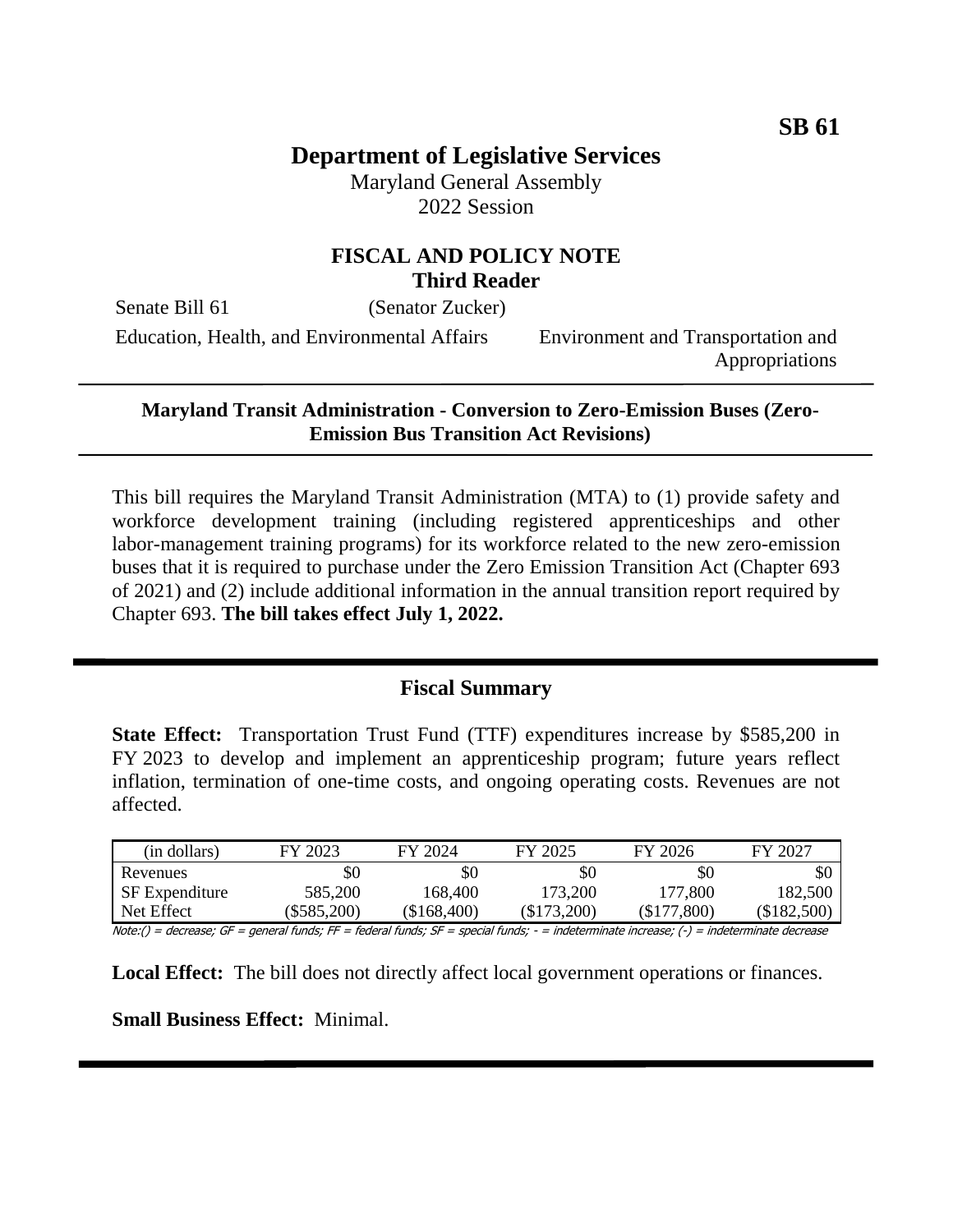## **Analysis**

**Bill Summary:** MTA must provide the training to its operations training workforce and its maintenance workforce so that it can safely repair and maintain MTA's zero-emission buses and their components as well as the charging infrastructure for the buses. The safety and workforce development training provided by MTA must include registered apprenticeships and other labor-management training programs to address the impact of the transition to zero-emission buses on MTA's workforce.

The annual report on the transition to zero-emission buses completed by MTA must include a plan for (1) ensuring that no duties or functions of State employees are transferred to a contracting entity as a result of the conversion to zero-emission buses and (2) ensuring that any entity other than MTA that operates or maintains the buses on behalf of MTA provides employee protections equivalent to the protections required by the plan. MTA must also certify that it is adhering to the plan, including a requirement by Chapter 693 to transition adversely affected State employees to similar or other employment with commensurate seniority, pay, and benefits.

**Current Law:** MTA is a modal unit within the Maryland Department of Transportation (MDOT), and it operates a comprehensive transit system throughout the Baltimore-Washington metropolitan area, including more than 50 local bus lines in Baltimore and other services, such as the light rail, Baltimore Metro subway, commuter buses, MARC trains, and mobility/paratransit vehicles. Except for the Washington Metropolitan Area Transit Authority, MDOT and MTA are generally the agencies responsible for the construction and operation of transit lines in the State.

Chapter 693 prohibits MTA, beginning in fiscal 2023, from entering into a contract to purchase buses for its transit bus fleet that are not zero-emission buses; however, MTA may purchase an alternative-fuel bus instead if it determines that no available zero-emission bus meets the performance requirements for a particular use. Chapter 693 does not apply to any bus that is part of a locally operated transit system. MTA must ensure the development of charging infrastructure to support the operation of zero-emission buses in the State transit bus fleet, and the full cost of any buses purchased under Chapter 693 must be paid from TTF.

Chapter 693 also requires MTA to submit a report by January 1, 2022, and each January 1 thereafter, regarding the conversion of its bus fleet to zero-emission buses. The annual report must include, among other things, a plan for transitioning any State employee adversely affected by the conversion to similar or other employment within MTA or MDOT that has commensurate seniority, pay, and benefits. MTA plans to launch its first battery-electric buses pursuant to Chapter 693 in 2023.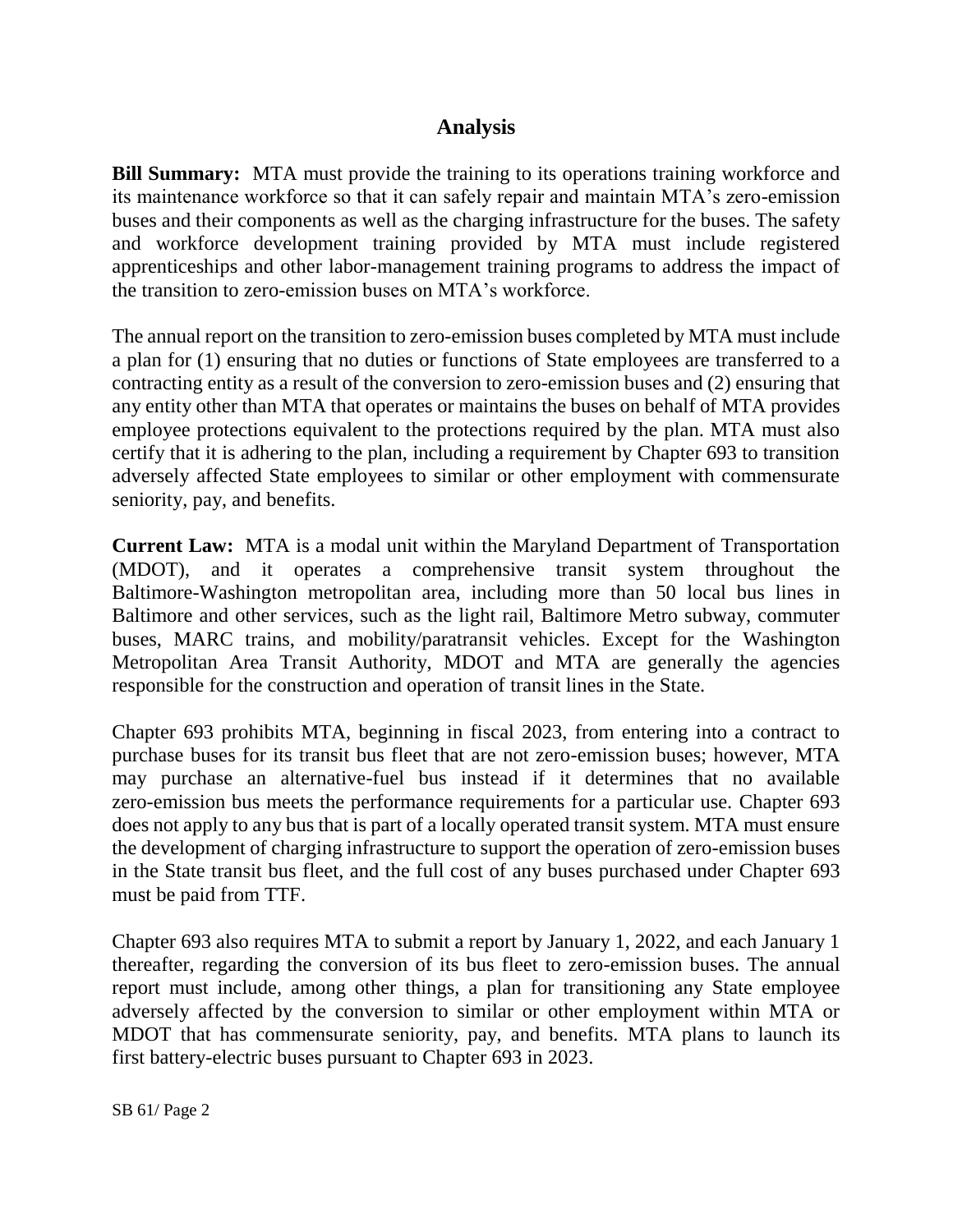#### *Registered Apprenticeships*

Apprenticeships are available to individuals age 16 and older; an employer, however, may set a higher entry age. By law, individuals must be age 18 to apprentice in hazardous occupations. Apprenticeships last from one to six years, although most are three to four years, and involve a minimum of 144 hours of classroom instruction per year and at least 2,000 hours per year of on-the-job training. A national apprenticeship and training program was established in federal law in 1937 with the passage of the National Apprenticeship Act, also known as the Fitzgerald Act. The purpose of the Act was to promote national standards of apprenticeship and to safeguard the welfare of apprentice workers.

Along with [24 other states and the District of Columbia,](https://www.dol.gov/agencies/eta/apprenticeship/contact) Maryland has chosen to operate its own apprenticeship programs under the federal law. The Division of Workforce Development and Adult Learning (DWDAL) within the Maryland Department of Labor is responsible for the daily oversight of State apprenticeship programs. More specifically, DWDAL approves new apprenticeship programs, changes to current programs, and compliance with State and federal requirements. The approval process involves assessing the appropriateness of an apprenticeship program in a proposed industry, the education that will be provided to the apprentice, the current staffing level of the entity proposing the program to determine whether adequate supervision can be provided, recruitment and retention efforts, and the overall operations of the entity.

### **State Expenditures:**

### *Prohibition on Transfer of Duties*

MTA advises that it does not intend to transfer any current duties of State employees to a contracting entity and, thus, the prohibition against doing so has no fiscal or operational impact. MTA advises that it intends to procure an electrification partner that will be responsible for new duties associated with electrifying the bus fleet.

#### *Training Plan in the Absence of the Bill*

Under MTA's current plans, the electrification partner would be required to provide training to MTA staff related to the operations of the chargers (*e.g.*, making sure the buses are in position to be charged) and the charge management system (*e.g.*, read-out of bus state of charge, charger availability, and other key performance indicators). While the operation of the chargers will largely be automated, and the maintenance of the chargers will be handled largely by a combination of the equipment manufacturers and the electrification partner, the electrification partner is still being asked to provide MTA with a comprehensive operations and management training program so that staff will be in

SB 61/ Page 3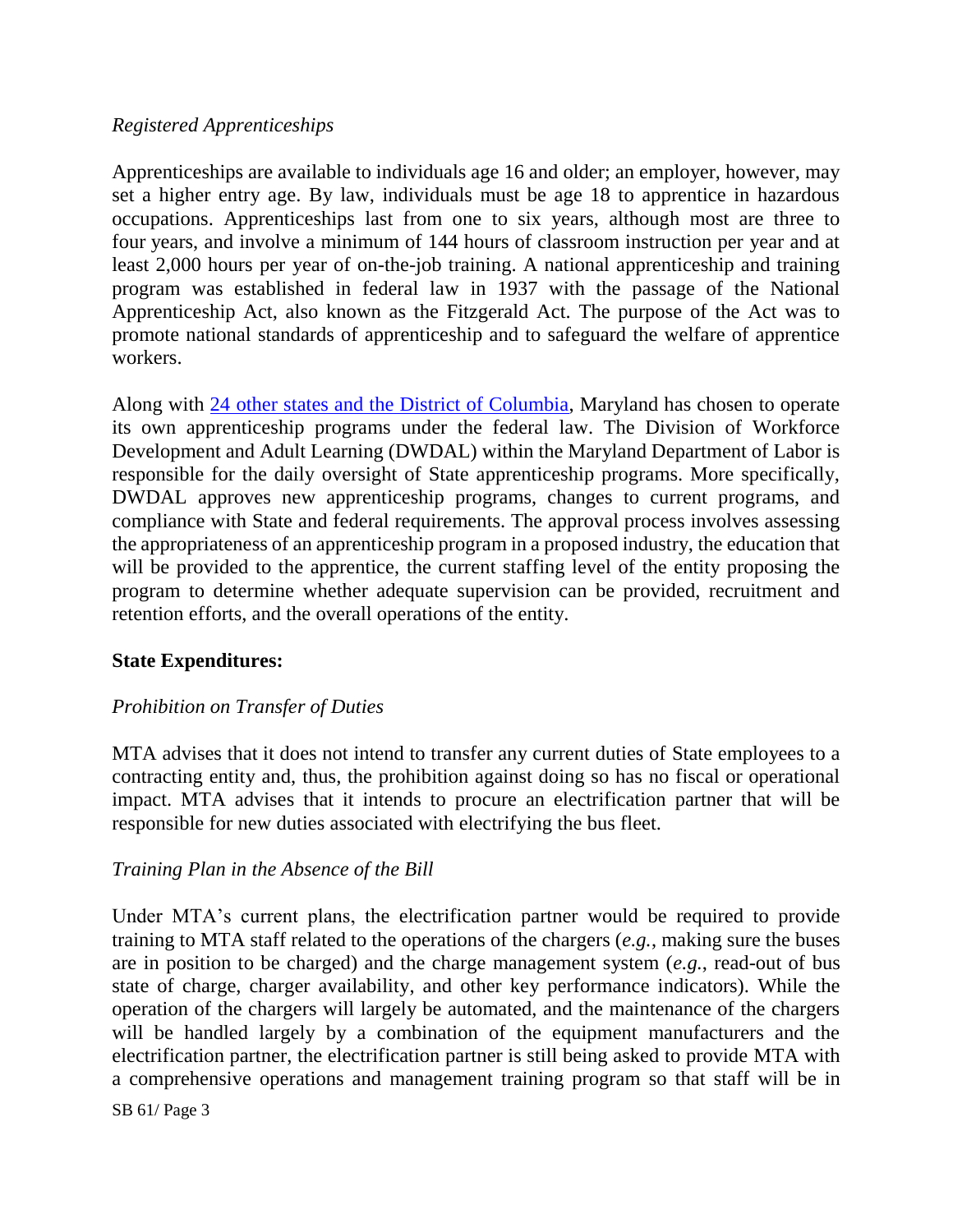position to take over full operations and management responsibilities at the end of the service contract term.

## *Workforce Training and Apprenticeship Requirements*

To implement Chapter 693, MTA plans to have employees trained and/or certified by its electrification partner and directly from the manufacturers of the buses and charging equipment. While these plans and trainings can continue to take place under the bill, MTA must also develop and implement an apprenticeship program. MTA does not currently have any registered apprenticeship programs, does not have any experience with apprenticeship programs, and does not yet have any experience with the new electric buses and charging equipment. Efforts by MTA to find an existing registered apprenticeship program related to the operation and maintenance of zero emission vehicles were not successful. As such, to implement such a program, MTA needs consultant assistance and additional staff.

Therefore, TTF expenditures increase by \$585,150 in fiscal 2023, which accounts for the bill's July 1, 2022 effective date. This estimate reflects (1) a one-time cost to contract with a consultant to develop and secure approval of an apprenticeship program for the maintenance of electric motors and (2) hiring two trainers to work with existing employees and to supervise and instruct apprentices. It includes salaries, fringe benefits, one-time start-up costs, and ongoing operating expenses.

| <b>Positions</b>                        | 2.0       |
|-----------------------------------------|-----------|
| Salaries and Fringe Benefits            | \$169,934 |
| <b>Consultant Costs</b>                 | 400,000   |
| <b>Operating Expenses</b>               | 15,216    |
| <b>Total FY 2023 State Expenditures</b> | \$585,150 |

Future year expenditures reflect salaries with annual increases and employee turnover, annual increases in ongoing operating expenses, as well as the termination of one-time consulting costs.

This estimate assumes that staff are hired on July 1, 2022, so that MTA maintenance staff are prepared to work with the buses when they begin operations in 2023. The trainers will also instruct and supervise apprentices once the consultant secures approval of the apprenticeship program by DWDAL. As State regulations require a minimum ratio of one journeyman (trainer) to each apprentice, it is assumed that the apprenticeship program initially will serve only two apprentices at a time and can be operated and maintained without the assistance of a consultant going forward. If the apprenticeship program expands after more MTA staff are fully trained and thus capable of supervising apprentices, administrative costs may increase to manage a larger program.